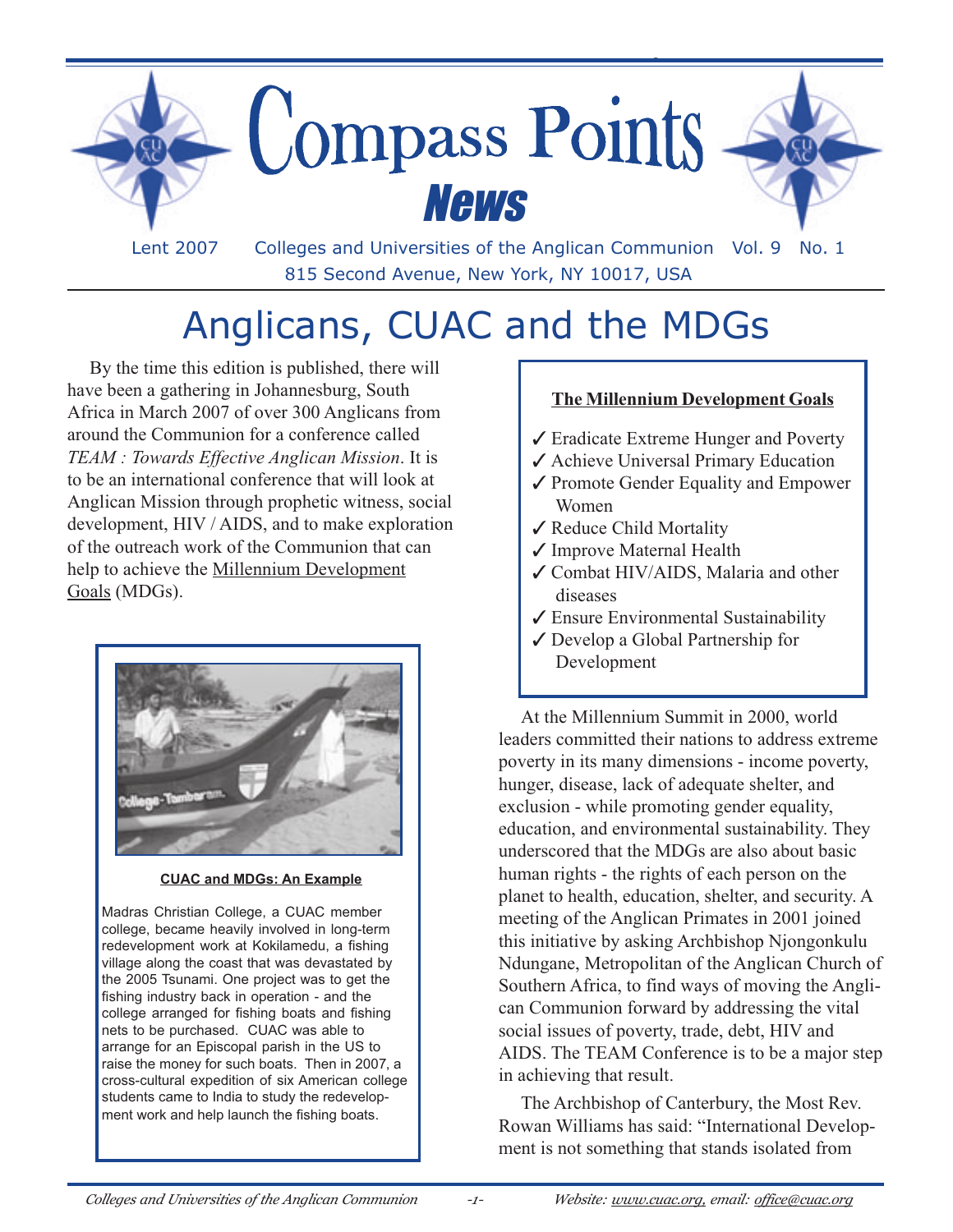mission, but is integral to it.…[A]s Primates we committed ourselves through the Dromantine meeting [in Northern Ireland] in 2005 to playing our part in encouraging leaders of the nations to meet the Millennium Development Goals." Williams said. "How we prepare for the [TEAM] Conference and make our



various contributions to it will be of great importance in the coming months."

In September 2005, there was a Consultation on Religious Leaders on Global Poverty including Canon Kenneth Kearon, the Secretary General of the Anglican Communion and Archbishop Ndungane, which said: "we support the goal of 'global partnership for development' and believe that the churches can make a unique contribution to that partnership". The sort of thing that they thought churches could do was to develop new models for advancing a global movement against poverty, and use of the vast network of churches and church institutions to work with local communities.

The role of the MDGs was also a topic of the CUAC December 2006 Trustees Meeting, which included a discussion with the Most Rev. Katharine Jefferts Schori, the new Presiding Bishop of The Episcopal Church. She thought that there must be very practical ways in which colleges and universities could team up with similar institutions around the Communion, and work together at projects which could actually implement the MDGs. Practical examples emerged such as faculties of education addressing illiteracy, or business faculties addressing local economic development. The International Partnership for Service Learning and Leadership, CUAC's partner, is also interested in using its' network to promote student programs exploring the MDGs.

At the January '07 meeting of the American Chapter of CUAC (The Association of Episcopal Colleges), a paper was given by Hellen Wangusa, the new Anglican United Nations Observer from Uganda on "the UN and World Perspective of the MDGs". In her summary, she made the acute observation that the MDGs are not so much about poverty, as about wealth and wealth distribution. There is more than enough resource on this earth to sustain its population, but the issue is how is it shared. "Therefore if one part of the body is hungry, then the whole body is hungry. In terms of mission then we see this goal as asking us to respond to that part of the body that is hungry. In the same vein we ought to ask ourselves if a half a response is good enough. We must and can transcend this".

Wangusa suggested possible projects:

- · using MDGs to develop literacy, advocacy, economic and literacy manuals and materials.
- · developing gender guidelines for projects of the MDGs.
- · theological reflections and Biblical bases for engaging and implementing the MDGs.
- · exchange/exposure learning and sharing of experiences of the MDGs.
- · research on alternatives to poverty: wealth redistributive methods
- · direct projects: nutrition projects. sponsorship of girl children library support for schools. sexuality/health education for eradication of HIV/AIDS and malaria

Don Thompson, General Secretary for CUAC is to attend the TEAM Conference in March, and expects to come back with many ideas and contacts to share with CUAC institutions as to how to work toward the MDGs throughout the Communion. A page of the CUAC web-site will be devoted to the CUAC MDG programs.

*Send in your ideas for inter-college projects implementing the MDGs to the link found MDG Page on the CUAC web site at www.cuac.org.*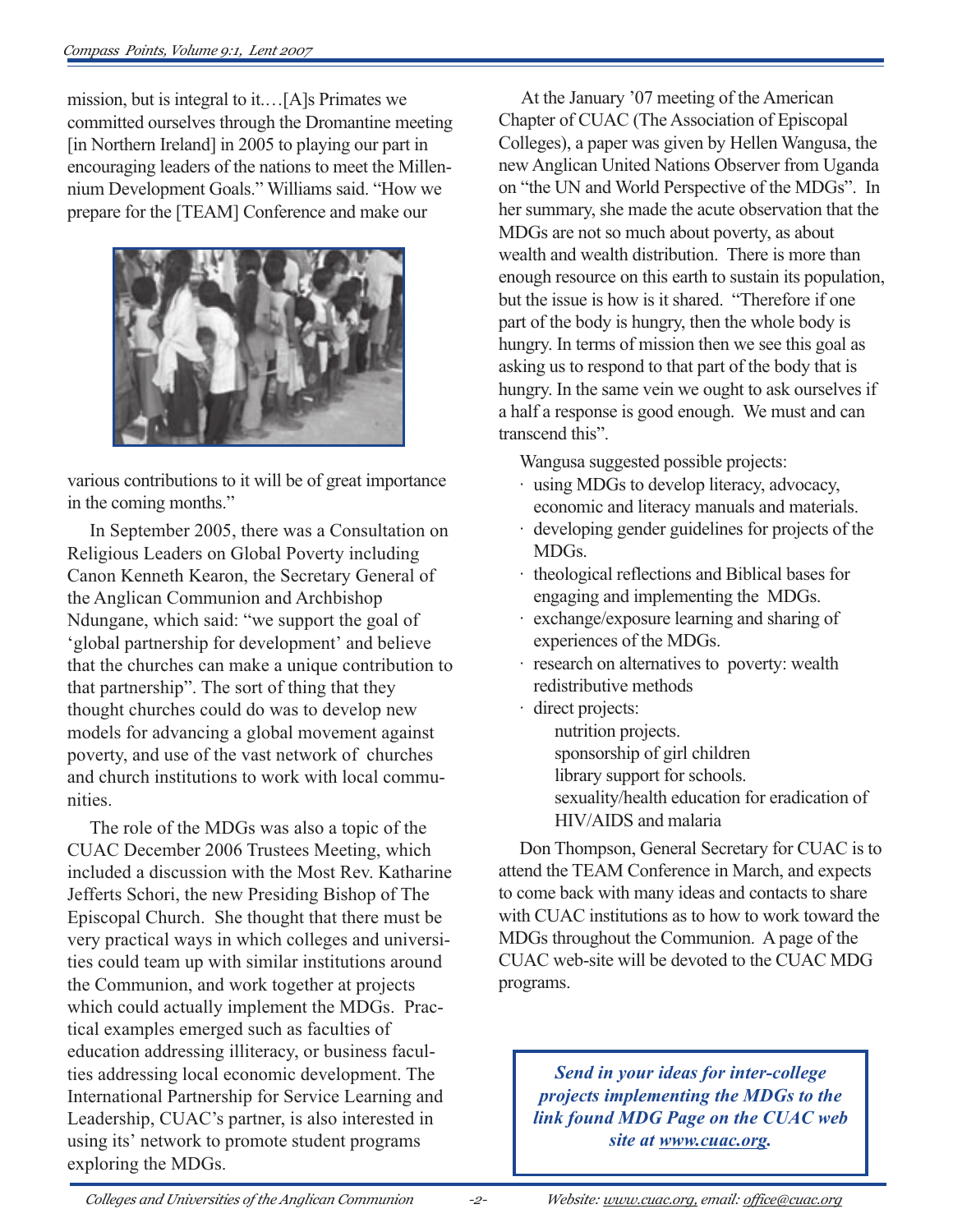# Trustee Plans and Decisions 2006

The Board of Trustees of CUAC met twice in 2006, first at Chung Chi College of the Chinese University of Hong Kong on May 21st-22nd, and secondly at the Episcopal Church Center in New York on Dec. 7th-8th.

Both meetings dealt with future planning for CUAC, especially for the 2008 Triennial to take place in Hong Kong.

At the Hong Kong meeting, the Trustees stayed at the Royal Park Hotel, Shatin, which will be one of the accommodation sites for the Triennial. It is a short one-stop ride on the subway to the CUHK.

Founded in 1951 by the representatives of Protestant Churches in Hong Kong to fill the need for a local institution of higher learning that would be both Chinese and Christian, Chung Chi was formally incorporated in 1955 under an ordinance of the Hong Kong Government.

### **CUAC 6th Annual Triennial Conference**

# **Distinctiveness and Inclusivity: Challenges to Anglican Colleges and Universities**

**Tuesday, May 27 to Sunday, June 1, 2008**

## **Chung Chi College Chinese University of Hong Kong**

The conference will explore the educational relationship of Anglican/ Christian values and tradition, with the cultural/academic expectations of a university. It will highlight those challenges in the context of higher education in the Far East and the Pacific Rim. It will look at opportunities in education, technology, diplomatic and church service that have become possible there for new global relationships in higher education.

The Conference will begin with an overnight trip to the Chinese mainland to Sun Yat-sen University (originally known as Zhongshan University) in Guangzhou. The Conference will feature addresses and workshops in the regular areas of interest – chaplaincies, service learning, student and faculty exchanges – but also will explore the mission of a Christian university set in Asia.

There will be presentations from CUAC's Pacific Chapter members-- Hong Kong, Taiwan, Korea, the Philippines and Japan--on the history and cultural encounter of Christianity within Asian societies and cultures.

There will likely be smaller post-Conference trips available to further destinations of interest – Taiwan, Korea, Japan, and the Philippines –arranged by those colleges and universities.



Chung Chi College

 In 1963, CCC was incorporated as one of the three foundation colleges of CUHK. It continues to this day along with the two other colleges – with two more to be added shortly.

CUHK has over 5,200 staff, approximately 10,000 undergraduate and 2,000 research postgraduate students. Of these students, some 2,500 are from 45 countries and regions outside Hong Kong. There are over 90,000 alumni.

The Trustees were greeted by Prof. Peter Leung, Head of CCC, and his Chaplain, the Rev. Dr. Andrew Ng. They were given a tour through

the College and then were welcomed with other guests during a traditional meal in the Faculty Club.

This was the first CUAC meeting for the Rev. Andrew Ng as well as for Dr. Henrique Topka, Cuttington University; The Rev. Dr. Maher Spurgeon, Madras Christian College; and Mr. Nevin Brown, of the International Partnership of Service Learning and Leadership.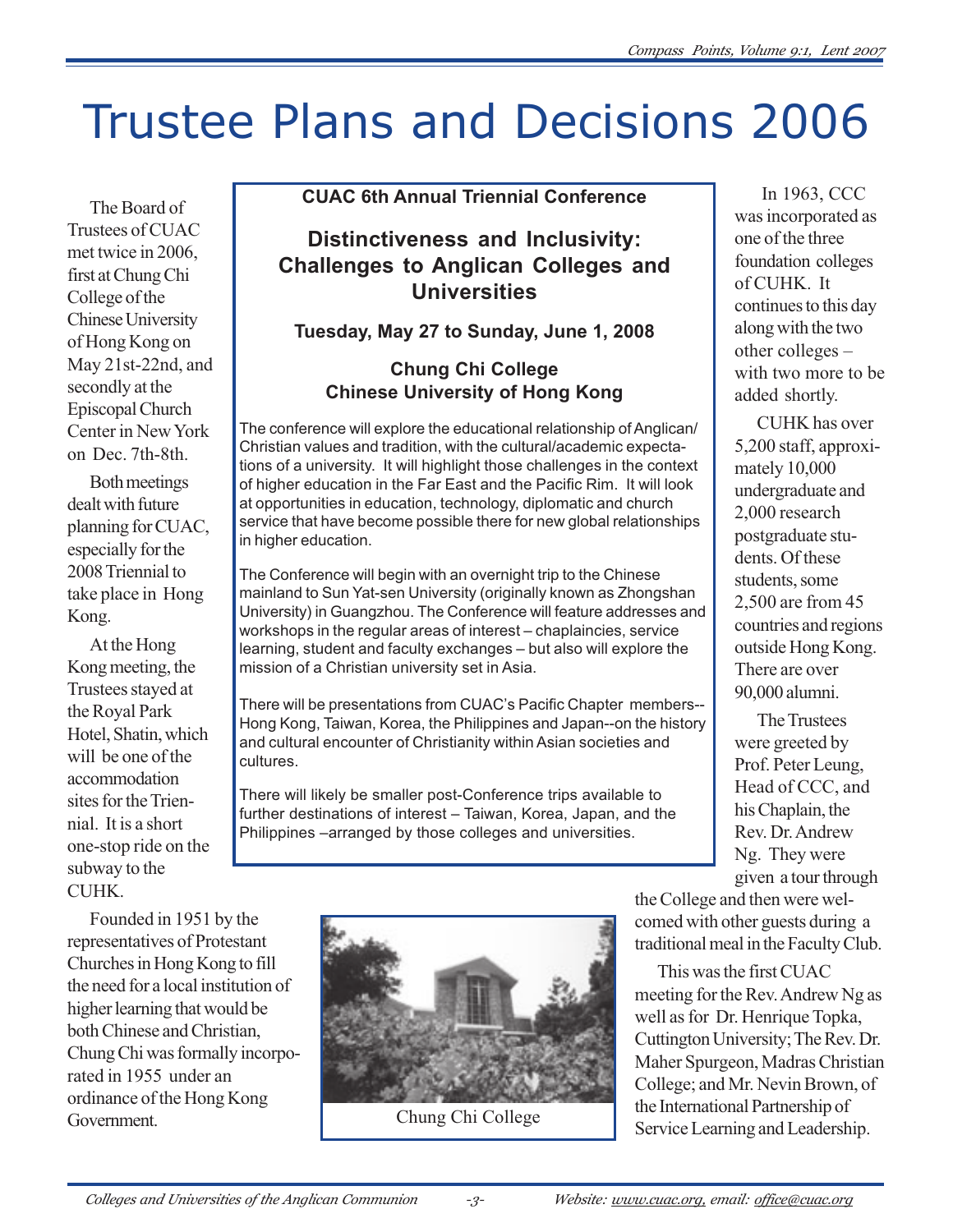

*Sun Yat-sen University*

The Trustees reviewed the 2005 Triennial in Great Britain, and the evaluations given of it. The general consensus was that it was an excellent conference, with the only drawback being its high cost, and some logistical problems due to there being two sites.

Possible plans for the 2008 Triennial soon began to emerge. It was felt that there should be some opportunity for delegates to visit the mainland during the Conference. The best opportunity for that would be to begin with an overnight trip to the Chinese mainland to Sun Yat-sen University (originally known as Zhongshan University) in Guangzhou. In the early 1950s, Sun Yat-sen University merged with the former Lingnan University, which itself was originally Canton Christian College established by a group of American missionaries in 1888. It is an easy train ride to Guangzhou, and good and economical overnight accommodation would be available. It could also include a visit to Zhenshen, the border city in the Special Economic Zone.

As the meeting progressed, Trustees were able to take a short subway trip to Kowloon, and then take a ferry across the harbor to central Hong Kong. Amidst the many modern skyscrapers still stand some of the buildings from the colonial administration.



*Hong Kong skyline*

Up "Battery Path" was found St John's Cathedral, home of the Diocese of Hong Kong (which will be one of the hosts of the 2008 Triennial). Finally they took at trip on the tram to Victoria Peak, which gives the most spectacular view of Hong Kong.

The next day of meetings the Trustees benefited by joining the Sunday Service at the college chapel – with continuous translation available in Mandarin, Cantonese, and English! Chaplain Ng gave the

sermon. The Chapel will also be one of the central venues of the Conference. Nearby are both student hostels and Guest Houses for accommodations right on CUHK's campus.

After the service, the Trustees met various parishioners, including Professor Hu Shiu Ying, a world renowned



*From left to right: Bishop Douglas Theuner, Dr. Francis Nishihara, Dr. Hu Shiu Ying, Dr. Joel Cunningham and The Rev. Dr. Andrew Ng after service.*

botanist and former faculty of Harvard University, who is 101. She had received her Master of Science degree from the original Lingnan University in 1937. She maintained her Hong Kong residency throughout her life while teaching at Harvard, and shared with the Trustees what her earlier experience of Chinese Christianity had been before the war.

Much of the meeting was concerned with giving shape to the Triennial. Among the concerns expressed were that it should very much reflect the context of Asian Christianity and culture. It was hoped we could hear some of the history, including such valuable first hand accounts as Professor Hu.

Asia members have expressed the need for the a clear articulation of the Anglican tradition that should be found in an Anglican institution. It was agreed that the Archbishop of Canterbury, Dr. Rowan Williams, should be invited to give a keynote address on that subject.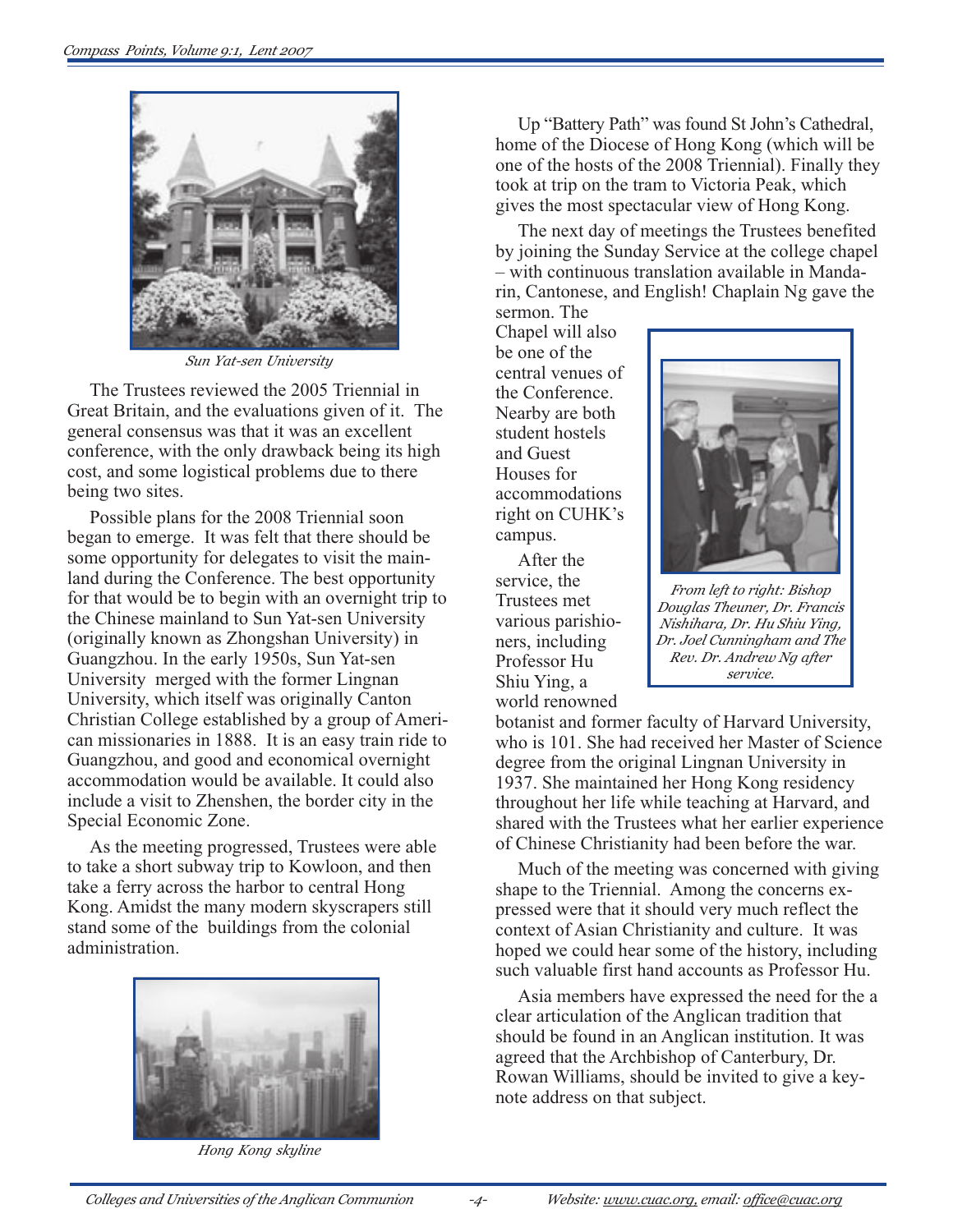

*Left to Right: First Row-Trudy Cunningham, Nirmala Jeyaraj, Peter Leung, Henrique Tokpa, Andrew Ng; Second Row-Donald Thompson, Joel Cunningham,Gail C. Brandt, Francis Nishihara; Back Row-Maher Spurgeon, Douglas Theuner, Martin Wharton, Nevin Brown*

There will be opportunities to explore the basic aspects of typical CUAC themes, such as chapel life, service learning, faculty and student exchanges, and cross cultural experiences. One of the resources noted was the new Lingnan University (Hong Kong), and also the Hong Kong office of the United Board for Christian Higher Education. It was felt that there should be further consultation on the Conference with other member institutions of the Pacific Chapter, such as Japan, Korea, and the Philippines (see the final announcement of the Conference on Page 3).

Other matters dealt with at the meeting were the financial reports, the performance review of the General Secretary, and the mutual agreement between CUAC and the International Partnership of Service Learning and Leadership (for cooperative programming, and regular communication between both Boards – this being the first meeting for the IPSL President, Mr. Nevin Brown).

The Trustees met again in New York, December 7th and 8th at the Episcopal Church Center. The meeting convened with a celebration of the Holy Eucharist in the chapel by The Presiding Bishop of The Episcopal Church, the Most Rev. Katharine Jefferts Schori. The Trustees also shared lunch with Bishop Schori and had a discussion about CUAC and its role in the Anglican Communion. She encouraged CUAC to use its resource as a network of the Anglican Communion to promote the projects of the Millennium Development Goals.

Trustees attending this meeting for the first time were The Rt. Rev. David Lai, Bishop of Taiwan (Pacific Chapter), and Prof. Michael Wright (Canterbury Christ Church University). Joint programming ideas were discussed between CUAC and IPSL, including some joint work in service learning with the Parliament of World Religions – which will be holding its next Parliament in 2009. CUAC and IPSL see the Millennium Development Goals (MDGs) as of good framework for international exchanges and visits, and it was agreed to explore mutual programming along these lines.

Both the Archbishop of Canterbury and the Archbishop of York , John Sentamu, have been invited as speakers. Other speakers and resources are being invited. It was agreed that Prologue would be published after the Triennial, to encompass the papers and presentations of the Conference. Compass Points would be published twice a year henceforth, but in magazine format.

The Board delegated Triennial planning details to the team of The Rev. Andrew Ng, the Rt. Rev. David Lai, and the Rev. Dr. Don Thompson. It is hoped that they will be able to convene a gathering of the Pacific Chapter, with members from Japan, Korea, the Philippines, Taiwan and China to consult with them about conference planning and program. The planning team is to report back to the Board with a full plan and pricing by June 2007.

The 2008 Triennial Conference was further explored, and its theme "Distinctiveness and Inclusivity – Challenges in Anglican Higher Education". It was felt that most universities and colleges struggle to maintain their Anglican heritage and values on the one hand, but are at the same time pressured by the educational system of their country or culture to be inclusive with it on the other. Issues on both poles of the of the tension need to be explored. It was agreed that the MDGs would also form a framework for the Conference's discussions and explorations.



*St. John's Cathedral, Hong Kong*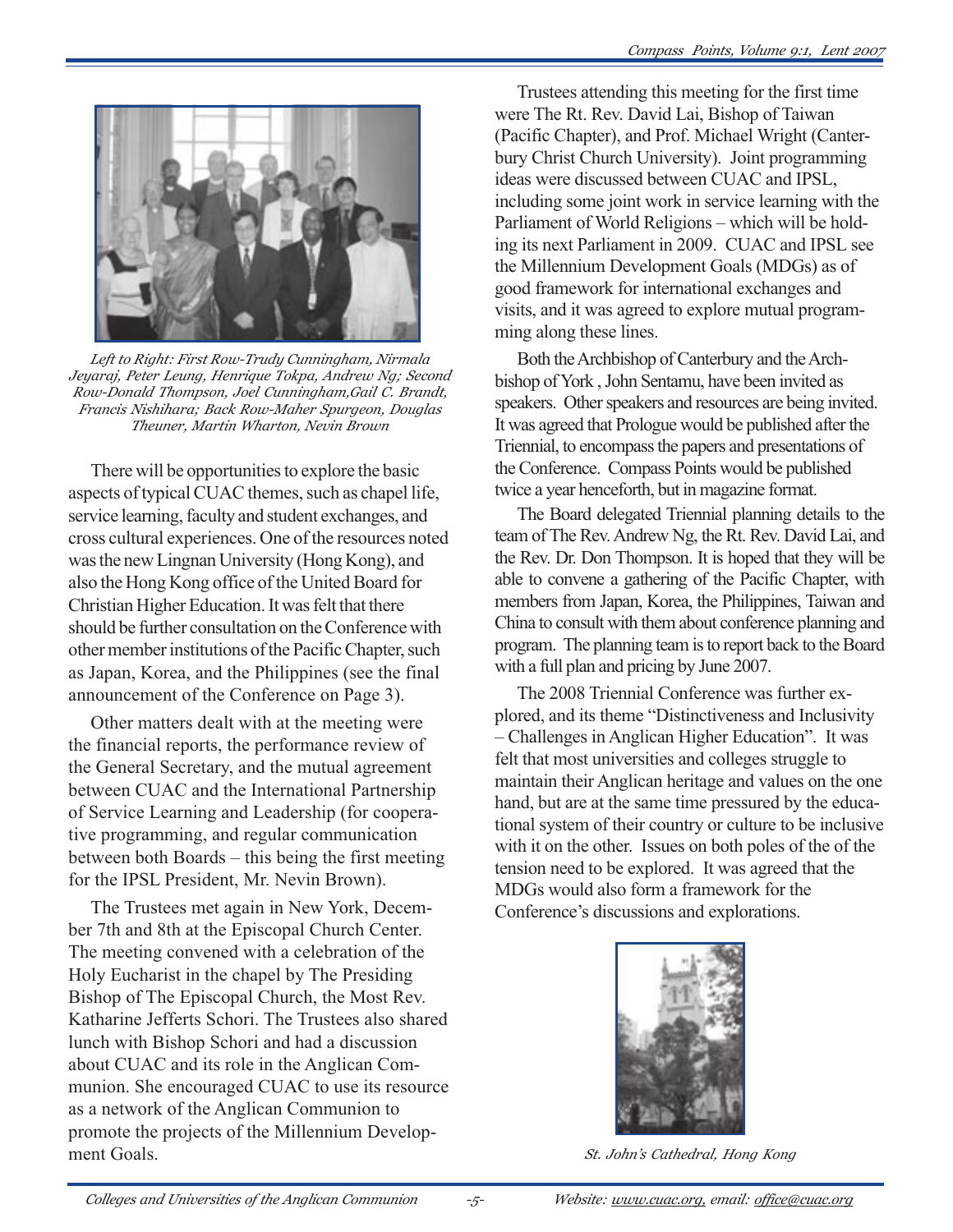# "Going to Our Roots"





Studying Holy Scripture at the sites where Jesus, Paul, Abraham and the desert mothers and fathers lived and breathed. Meeting with and learning about the history, people and the breadth and diversity of Christian spirituality in the Holy Land.

12 days, 1 month or even longer with others encountering the roots of and the present reality of the Hebrew, Christian and Muslim experience in the Middle East. These opportunities are gifts from the work and ministry of St. George's College, Jerusalem, a unique center of continuing education in the Anglican Communion, offering short-term courses as well as facilities for individual reflection and study for both clergy and laity. Hosting successfully since 1962 participants from 92 countries and 96 Christian traditions, St. George's gives a participant in its programs or visits ample opportunity to meet and get to know a variety of fellow Christians and seekers while deepening one's faith, expanding one's knowledge and acquiring a "new family" composed of one's fellow pilgrims, instructors and the people of the Holy Land.

Five minutes walk from the Old City of Jerusalem, St. George's is conveniently situated not only to go and see major holy sites, but also to meet with local Jews, Christians and Muslims, as well as to gain some basic understanding of what is going on in the Holy Land today and how one might respond to the today's challenges in the Middle East context. The selftransformation and transformation in community that take place in each St. George's course invite different ways of understanding faith. New perspectives on old problems emerge; entrenched presuppositions are challenged and enlightening experiences enable growth and new life.

Tuition fees from USD2180-USD4000 cover from 12 days up to 1 month's worth of instruction, meals, accommodations and fees. Further, scholarship assistance is available. Course offerings include general introduction to the spirituality, people and places (Abraham Yesterday and Today, Palestine of Jesus, Ways in the Wilderness) and introductions to specific Christian denominations such as a course on Eastern Orthodox liturgical tradition (Holy Fire). For those attracted to St. Paul and his mission journey into Western Asia and Europe, there is a course which includes site visits to Turkey and Greece.

St. George's College, Jerusalem looks forward to hearing from anyone about their how St. George's can help illuminate and support an individual's or a group's spiritual growth and learning by offering on-site visit opportunities and quality learning. For the fastest response, please email them at  $\text{register@stgeorges.orgril}$  or fax them at 011-972-2-626-4703. And please visit their web site at http://www.sgc.jerusalem.org to view a full listing of their courses.

# **Dr. John Charles Bannon of St. Mark's College receives the Order of Australia**

Dr. John Bannon, CUAC board member representing Australia, has received the second highest honor that can be bestowed in Australia: induction as an Officer of the Order of Australia. The Honorable Dr. John Bannon, AO is well known in the Asia-Pacific region for his leadership as Labor Premier of South Australia between 1982 and 1992. Dr. Bannon received this recognition "for service to politics and to the South Australian Parliament, to history, particularly through researching and publishing in the subject area of Australian Federation; and to the community through sporting, cultural and welfare organizations." Continuing to serve as a director or chairman of numerous organizations, including, the Australian Broadcasting Corporation, Dr. Bannon continues to serve as Master of St. Mark's College, located in North Adelaide with a 200+ student population and conducted under the auspices of the Anglican Church of Australia.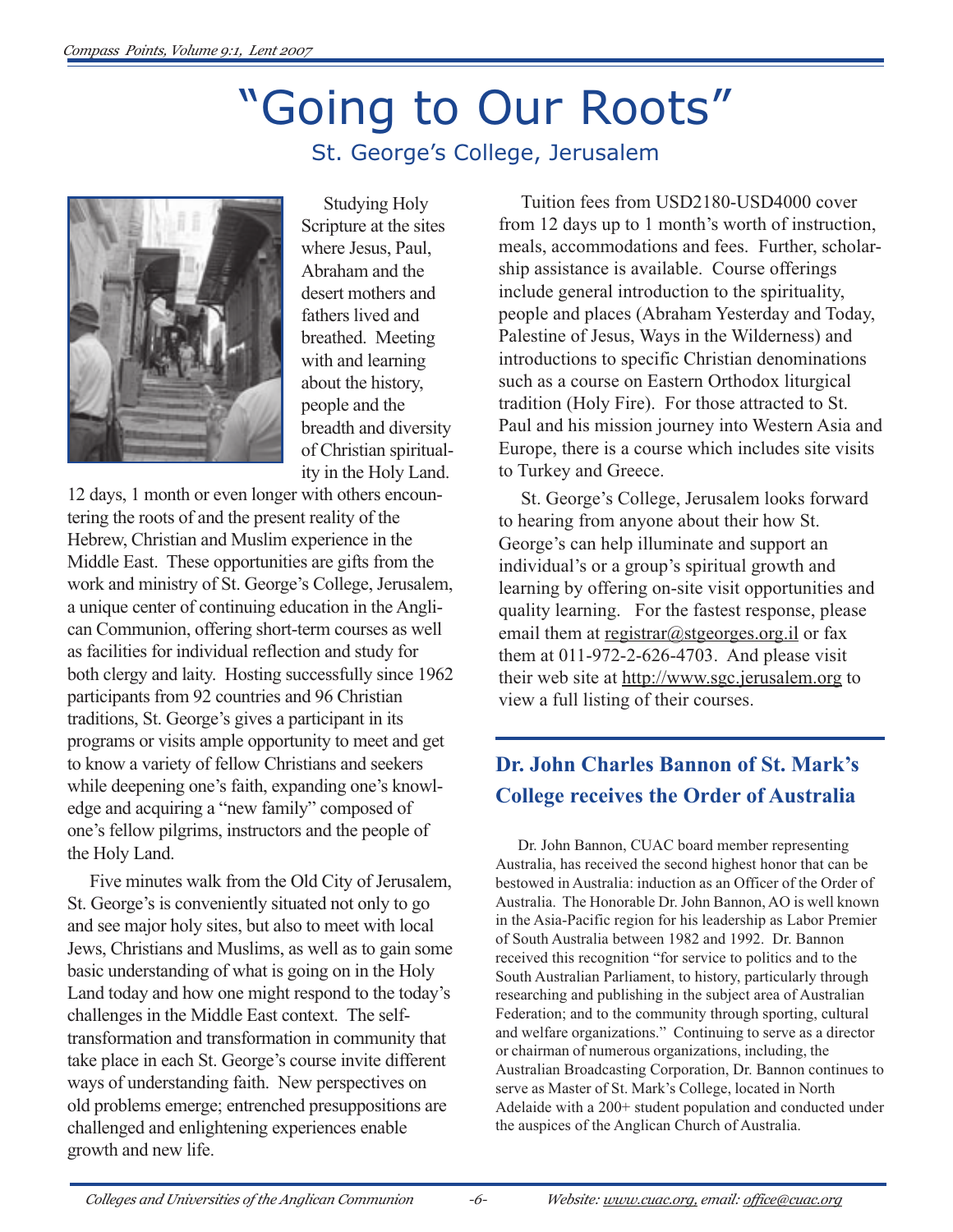## *CUAC Regional Meetings 2006*

#### **Report of the India Chapter Meeting at Bishop Heber College,Trichy - 3-4 November 2006**

At the outset I must thank the director, Prof. D. Swamiraj and the Principal, Dr. Marcus Boominathan, Bishop Heber College, Trichy for the meticulous planning and conduct of the CUAC India Chapter meeting of the Principals. The theme of the meeting "Equity vis-à-vis Quality" was timely and very relevant in the Indian context when the nation is facing the questions of 'reservations' and 'creamy layers'. The speakers, Christian Stalwarts in Higher Education, challenged the mediocrity into which Christian institutions seem to have settled and gave a clarion call to collaborate and promote quality with equity. Dr. Mani Jacob, General Secretary of AIACHE inaugurated the seminar. In his keynote address he highlighted the changes in learning styles brought about by interactive, student-centred and IT-based learning and asked us to rethink the Christian objectives in providing access to the poor and marginalized Christians, and to develop Servant Leaders drawing inspiration from the life and teachings of Jesus Christ.

"Equity is not an option but an obligation," said Fr. S. John Britto, former Principal of St. Joseph's College. He questioned the Christian institutions as to what their identity and specific roles were. Globalization seemed to have alienated the poor depriving them of knowledge as a resource – renewable and easily transported. Students from the downtrodden strata of society must be accepted as they are, he said, and then supported with financial and academic resources encouraging them to attain their full potential.

Dr. Manikam, former Head of the School of Historical Studies, Madurai Kamaraj University, said that Christian colleges in their quest to educate and empower should not perpetrate gross social injustice and should not duplicate what is be done by other institutions. Our admissions policy should favour the poor and marginalized members of society. He talked about the need for value-education and clarified that a combination of equity and quality would not bring down the educational standard of a college. He defined the role of faculty in Christian colleges as leaders of change with courage and commitment to work for the common good.

Dr. M. Victor Anthuvan of Loyola College confronted us with "Where are our students?" Why no leaders in industry, politics, agriculture, science and technology?" He challenged the Christian institutions to revamp their systems to produce leaders with values effecting total transformation of the country. He said, with the right kind of education in Christian institutions we need to be able to influence these significant indicators of progress of our country. Our education seemed useful only to the rich and the powerful – 'Pilot, Annais,



Caiphas and the Sadducees' not the 'Samaritans' (the dalits). Excellence, he said, is bringing out the best in oneself. We have to lose the 'mission compound mentality' and motivate our students to reach out to the community at large. The meeting was attended by about 25 principals or their representatives mainly from Christian colleges in the South – Kerala, Karnataka and Tamilnadu. The members thoroughly appreciated the theme and the way the venerable speakers handled it. (Reported by Nirmala Jeyaraj, Principal, Lady Doak College).

#### **Report of a Meeting of CUAC Colleges and Universities in Britain in November 2006**

Two members of the Board (Professor Michael Wright and Bishop Martin Wharton) met with representatives from almost all the Anglican Universities and Colleges in England in November 2006. The purpose of the meeting was to consult together about the formation of a new British Chapter of CUAC. To this end a small steering group was established consisting of: Prof. Muriel Robinson, Bishop Grosseteste University College, Lincoln (Convenor); Dr. Ruth Ackroyd, University of Chester; Canon Dr. Joe Cassidy, St. Chad's College-Durham University; Dr. Jeremy Law, Chaplain of Canterbury Christ Church University; The Revd. Hugh Shilson Thomas, Church of England Board of Education.

The group will bring proposals to a meeting of representatives of all the British Colleges and Universities on 29th June 2007 in London. The aims of the British Chapter (which have yet to be accepted) could be:

- To promote the development and co-operation of Anglican Colleges and Universities in Great Britain.

- To actively encourage, support and promote the Anglican identity of member Colleges and Universities in Britain.

- To actively encourage cross cultural exchanges and visits between the member Colleges and Uuniversities of CUAC.

- To develop opportunities for Service Learning in British Colleges and Universities.

Basic details of the CUAC Triennial Conference in Hong Kong in 2008 have been circulated, so that 2008 budgets can be prepared in light of the hoped for level of participation from the British Colleges and Universities (Reported by The Rt. Rev. Martin Wharton, Diocese of Newcastle).